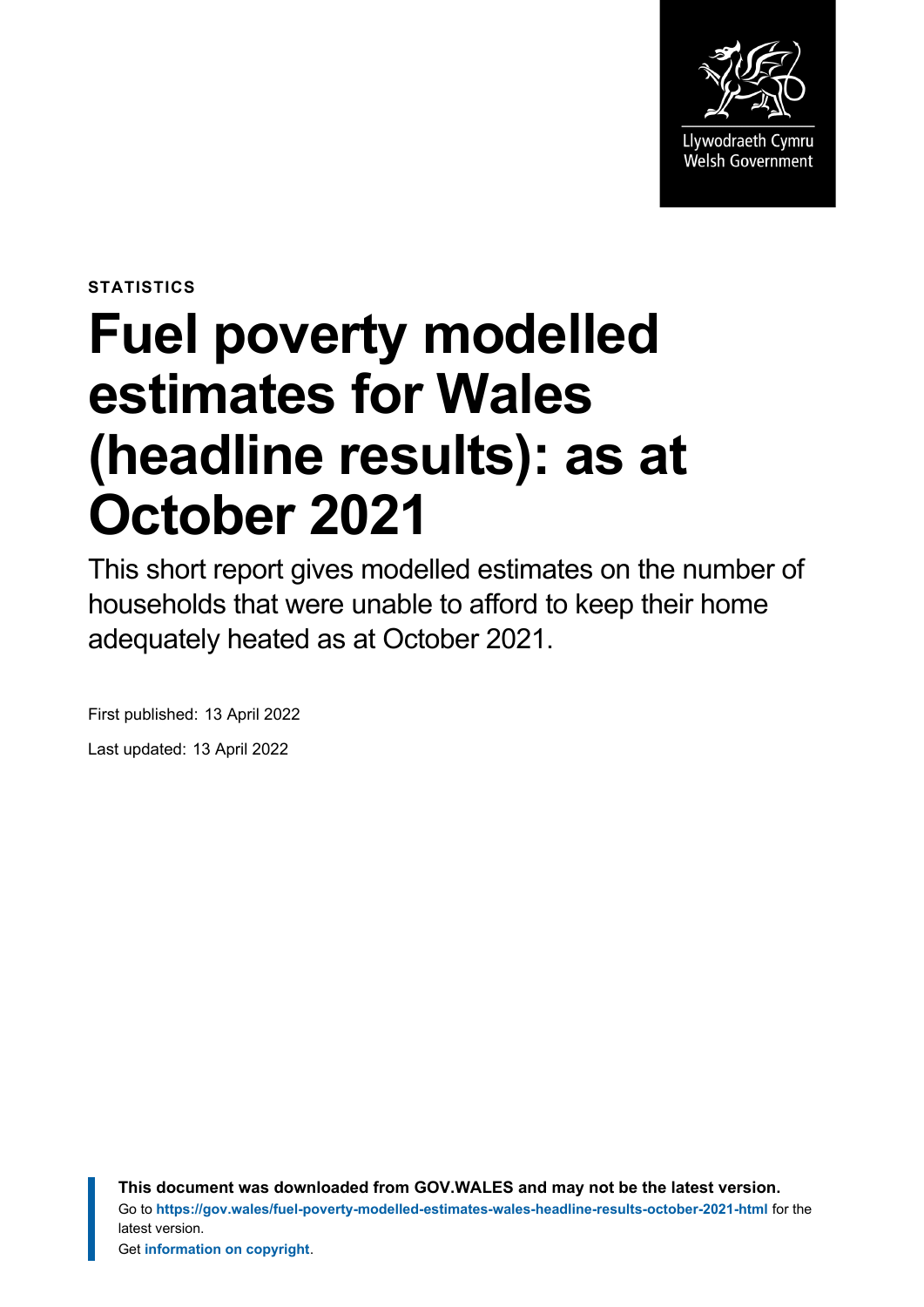## **Contents**

| <b>Introduction</b>                                 |
|-----------------------------------------------------|
| <b>Background information</b>                       |
| <b>Methodology</b>                                  |
| <b>Definitions</b>                                  |
| <b>Main results</b>                                 |
| <b>Impact of COVID-19 on levels of fuel poverty</b> |
| Potential impact of 2022 fuel price increase        |
| <b>Next steps</b>                                   |
| <b>Appendix A</b>                                   |
| <b>Footnotes</b>                                    |
| <b>Contact details</b>                              |

## <span id="page-1-0"></span>**Introduction**

These headline figures are being published ahead of detailed analysis, to meet user need/interest. Detailed analysis will be published in late spring. This will be accompanied by a detailed methodology report. Due to differences in methodology, the 2021 modelled estimates of fuel poverty cannot be directly

**This document was downloaded from GOV.WALES and may not be the latest version.** Go to **<https://gov.wales/fuel-poverty-modelled-estimates-wales-headline-results-october-2021-html>** for the latest version. Get **[information on copyright](https://gov.wales/copyright-statement)**.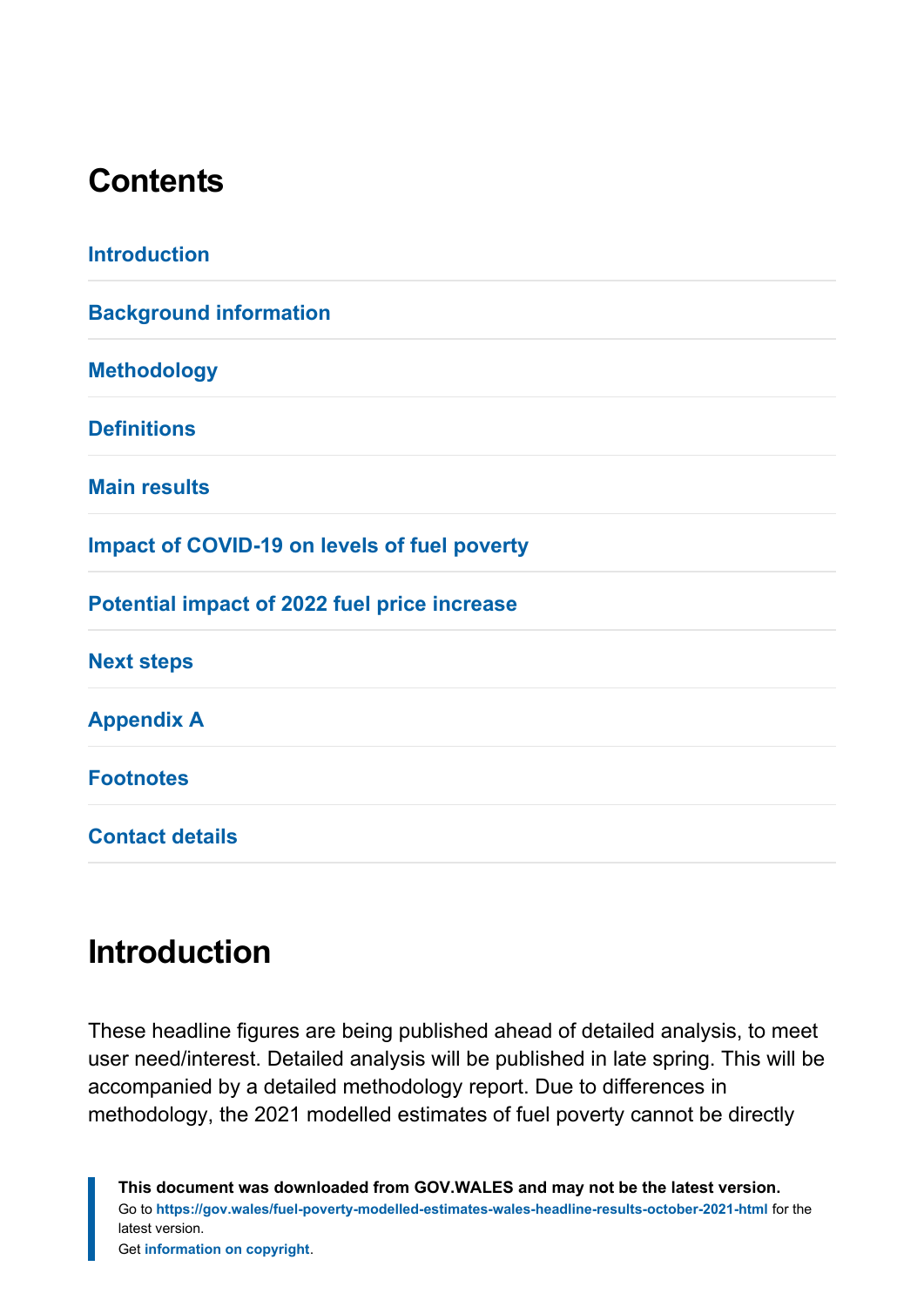compared with previous figures.

# <span id="page-2-0"></span>**Background information**

The Welsh Government committed to undertake a periodic biennial review of the **[plan to tackle fuel poverty 2021 to 2035](https://gov.wales/tackling-fuel-poverty-2021-2035)**. The plan was published in March 2021, with the first review to be published in March 2023. The 2021 modelled estimates of fuel poverty were commissioned from the Building Research Establishment (BRE) to inform the first review and to assist in the preparation of interim targets to be added into the plan. These high level results are being published for transparency purposes.

## <span id="page-2-1"></span>**Methodology**

<span id="page-2-3"></span>Fuel poverty estimates for Wales have been re-calculated by BRE to the October 2021 position, using the Welsh Housing Conditions Survey 2017-18 base data and modelling changes to household incomes and fuel prices between 2017 and October 2021. October 2021 was chosen as the reference point, as this is the mid-point of a typical survey year. Energy efficiency improvements to homes have been applied in line with the measures likely to have been installed in the housing stock during that time [**[footnote](#page-10-1) <sup>1</sup>**] , while the impact of coronavirus (COVID-19) has been investigated by adjusting the heating regime of households with adults who were allocated a 'working from home' status. The 2021 figures have been calculated under the full income definition [**[footnote](#page-10-2) <sup>2</sup>**] and household energy requirements were modelled using the Building Research Establishment Domestic Energy Model (BREDEM 2012 version 1.1).

# <span id="page-2-4"></span><span id="page-2-2"></span>**Definitions**

A household is regarded as being in fuel poverty if they are unable to keep their

**This document was downloaded from GOV.WALES and may not be the latest version.** Go to **<https://gov.wales/fuel-poverty-modelled-estimates-wales-headline-results-october-2021-html>** for the latest version. Get **[information on copyright](https://gov.wales/copyright-statement)**.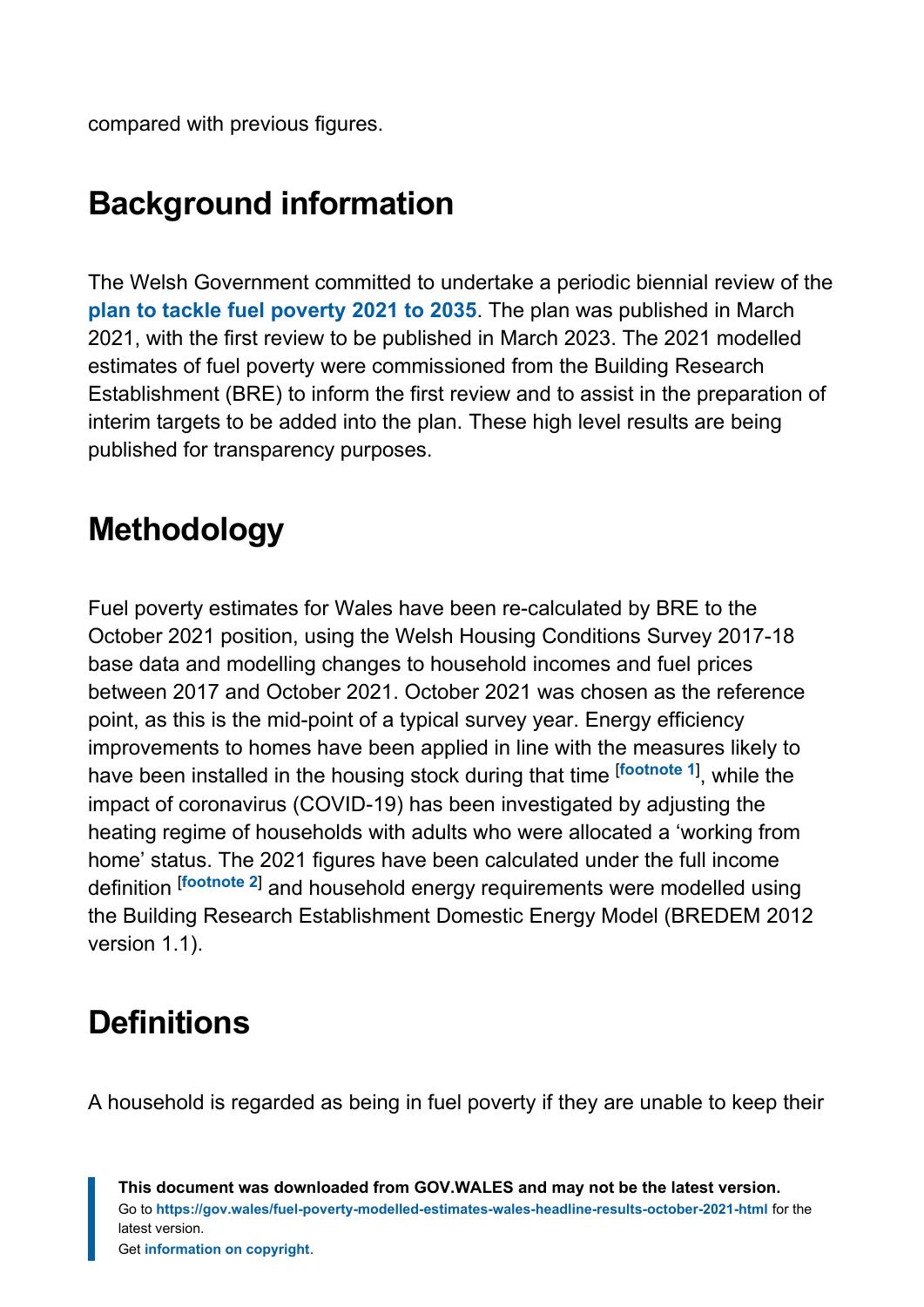<span id="page-3-1"></span>home warm at a reasonable cost. In Wales, this is measured as any household that would have to spend more than 10% of their income on maintaining a satisfactory heating regime [**[footnote](#page-10-3) <sup>3</sup>**] . Any household having to spend more than 20% is defined as being in severe fuel poverty. A household needing to spend between 8 and 10% is classed as being at risk of fuel poverty (i.e. they are susceptible to relatively small changes in income or energy costs).

Vulnerable households are defined as those with a person aged 60 years or over, a dependent child or children under the age of 16 years, a single person under 25 and/or a person living with a long term illness or who is disabled.

<span id="page-3-2"></span>A lower income household is defined as one whose income is less than 60% of the median household income in the UK before housing costs as published annually in the HBAI report [**[footnote](#page-10-4) <sup>4</sup>**] .

## <span id="page-3-0"></span>**Main results**

- 196,000 households in Wales were estimated to be living in fuel poverty, equivalent to 14% of households.
- 38,000 households were estimated to be living in severe fuel poverty, equivalent to 3% of households.
- 153,000 households were estimated to be at risk of fuel poverty, equivalent to 11% of households.
- 169,000 vulnerable households in Wales were estimated to be living in fuel poverty, equivalent to 14% of vulnerable households.
- 26,000 vulnerable households were estimated to be living in severe fuel poverty, equivalent to 2% of vulnerable households.
- 141,000 vulnerable households were estimated to be at risk of fuel poverty, equivalent to 12% of vulnerable households.
- 130,000 lower income households in Wales were estimated to be living in fuel poverty, equivalent to 59% of all lower income households.
- 34,000 lower income households were estimated to be living in severe fuel poverty, equivalent to 16% of lower income households.
- 58,000 lower income households were estimated to be at risk of fuel poverty, equivalent to 26% of lower income households.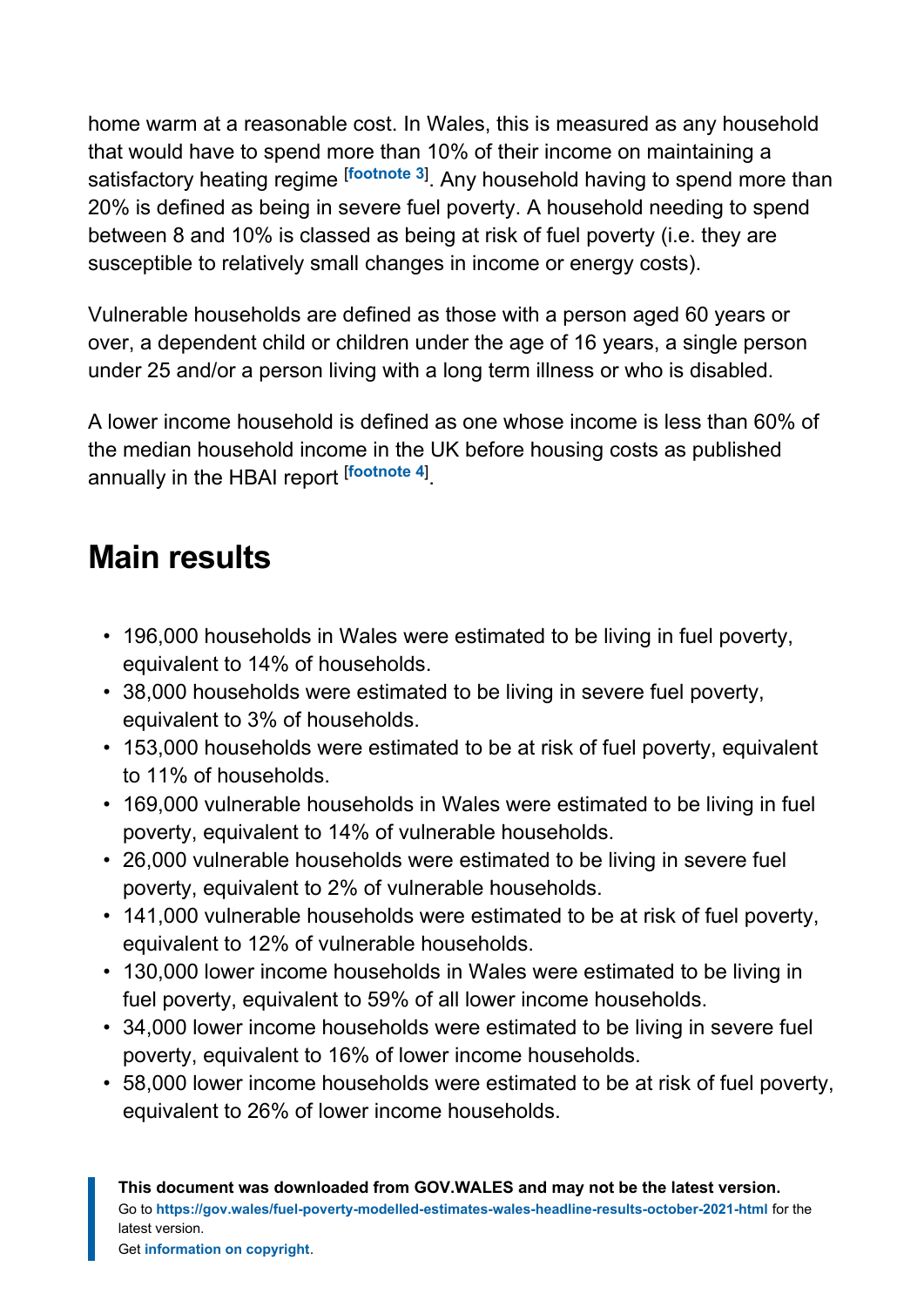# <span id="page-4-0"></span>**Impact of COVID-19 on levels of fuel poverty**

<span id="page-4-2"></span>To reflect the increase in home working since the start of the COVID-19 pandemic, a random selection of employed adults in the Welsh Housing Conditions Survey 2017-18 dataset were assigned a 'working from home' status to bridge the gap between pre-pandemic home working levels and home working in October 2021. Data on the number of people working at home was sourced from the Understanding Society study [**[footnote](#page-10-5) <sup>5</sup>**] In total, 19% of employed adults were allocated to be home working, and non-vulnerable households with someone 'working from home' were assigned a full heating regime (16 hours of heating), with required temperatures of 21°C in the living room.

Based on this analysis, households with additional people working from home due to the COVID-19 pandemic had higher incomes (median £38,800) compared with households with no additional people working from home (median £23,400). This reflects the difference in household income by employment status. Households where the respondent was employed had higher incomes (median £37,100) compared with households where the respondent was economically inactive or unemployed (median £18,700)

The addition of home workers to account for the COVID-19 pandemic and resultant increase in home working had no impact on the number of households in fuel poverty which remained at 196,000 (14%). Less than 500 households were added to the severe fuel poverty category (2.7% to 2.8%) and there was a slight increase in the number of households at risk of fuel poverty 151,000 (10.9%) to 153,000 (11.1%).

# <span id="page-4-1"></span>**Potential impact of 2022 fuel price increase**

<span id="page-4-3"></span>The increase in the domestic energy price cap announced by Ofgem on 3 February means that typical average dual fuel energy bills increased on 1 April 2022 by almost £700 a year, a 54% increase [**[footnote](#page-10-6) <sup>6</sup>**] . On this basis, the 2021 modelled estimates for fuel poverty have been used to predict the likely impact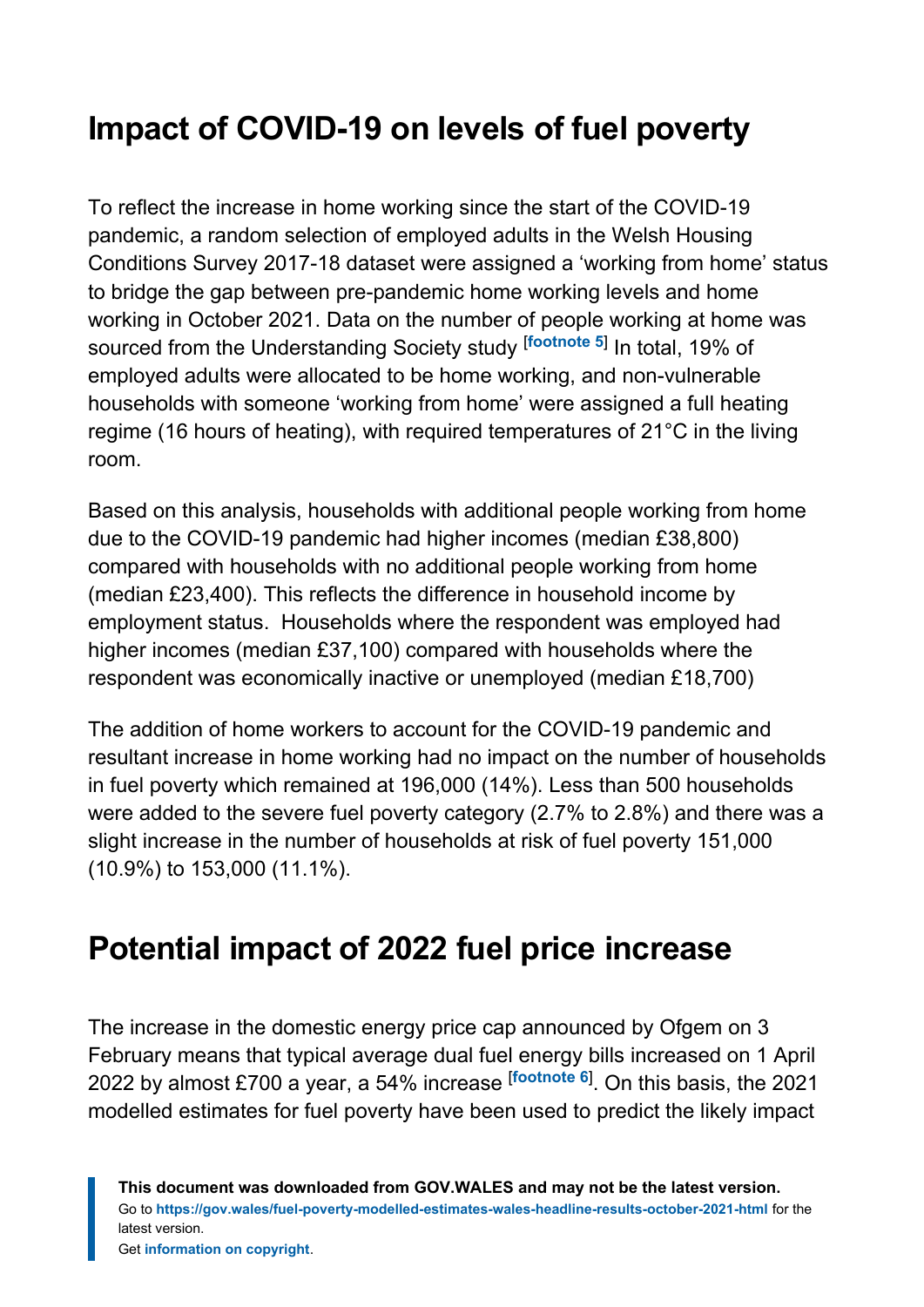this latest price increase will have on households in Wales.

<span id="page-5-2"></span><span id="page-5-1"></span><span id="page-5-0"></span>Other determinants of fuel poverty, such as improvements in domestic energy efficiency and household incomes are based on data as at October 2021 but fuel prices were amended to reflect changes to electricity and mains gas [**[footnote](#page-10-7) <sup>7</sup>**] , and projections for estimates of heating oil prices, adjusted for inflation [**[footnote](#page-10-8) <sup>8</sup>**] . As a result of the 2022 fuel prices, the increase in median energy bills for each fuel were: 48% for electricity; 109% for gas; and 6% for heating oil. This approach over-estimates the numbers predicted to be in fuel poverty as it assumes all households are on the price cap [**[footnote](#page-10-9) <sup>9</sup>**] , but it does provide an indication of the potential impact of fuel price rises on households using the Welsh measure of fuel poverty. In addition, this approach does not take account of UK and Welsh Government financial support provided through the **[Winter Fuel support scheme](https://gov.wales/winter-fuel-support-scheme)**, **[Warm Homes Discount \(UK](https://www.gov.uk/the-warm-home-discount-scheme) [Government\)](https://www.gov.uk/the-warm-home-discount-scheme)** and other schemes in Winter 2021/2022 and that announced for later in 2022.

Taking the 2021 modelled estimates of fuel poverty, revising them using fuel prices (electricity, mains gas, and heating oil) from 1 April 2022, and assuming all households are on the price cap:

- up to 45% (614,000) of households could be in fuel poverty following the price cap increase of April 2022
- up to 8% (115,000) of households could be in severe fuel poverty following the price cap increase of April 2022
- up to 15% (201,000) of households could be at risk of falling into fuel poverty following the price cap increase of April 2022

The potential impact of the 2022 fuel price rises on vulnerable households are predicted to be similar to those of all households, as above.

Energy price rises are likely to hit lower income households disproportionately, as they spend a higher proportion of their income on utility bills. So for households on lower incomes there could be significant increases with up to 217,700 (98%) predicted to be in fuel poverty following the price cap increase of April 2022 and up to 91,700 (41%) predicted to be in severe fuel poverty. The remaining households on low incomes are all potentially at risk of fuel poverty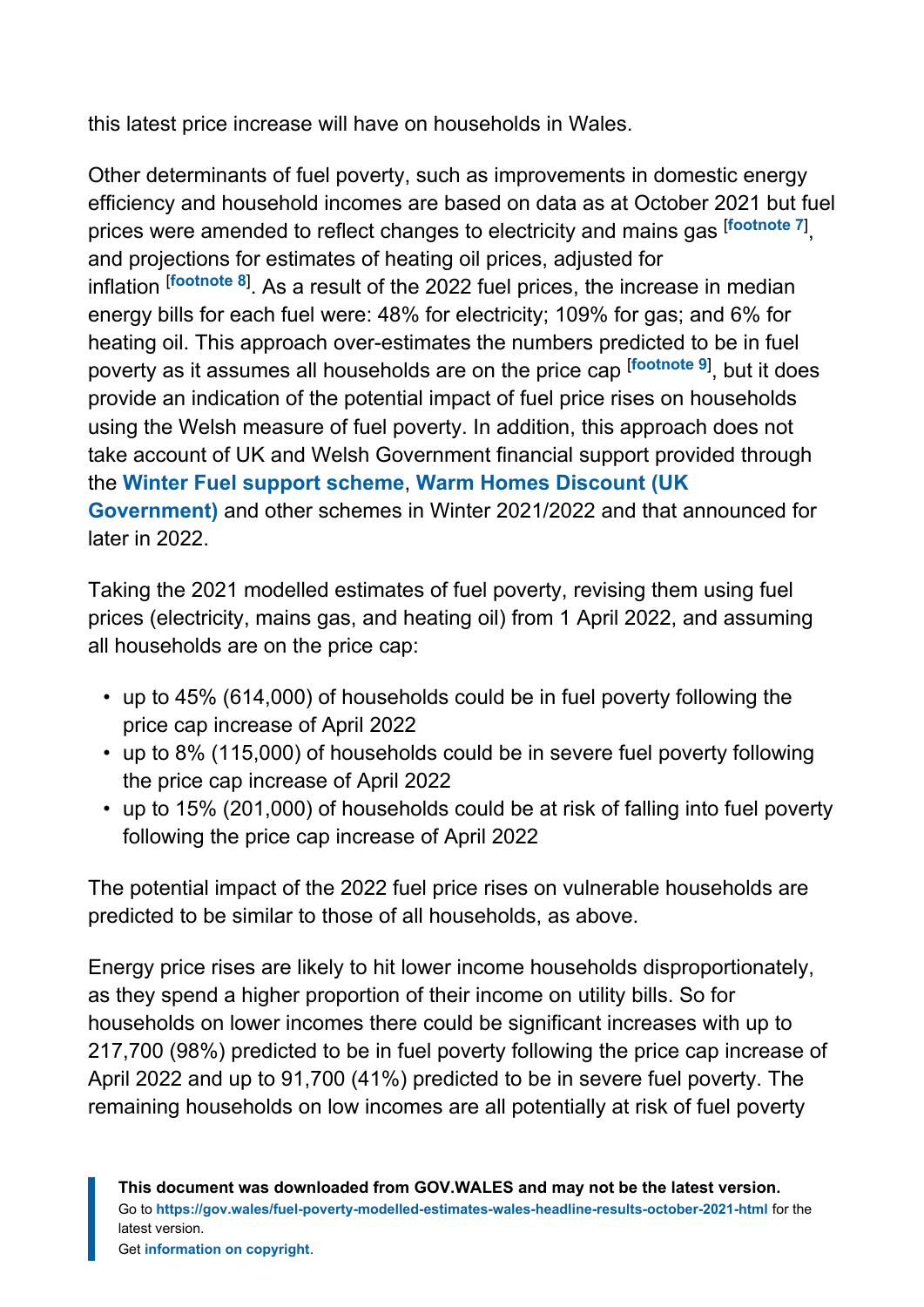(3,500, 2%).

# <span id="page-6-0"></span>**Next steps**

Detailed analysis of these modelled estimates are due in late spring. The intention is to cover:

- comparisons with other UK Nations
- changes over time
- fuel poverty by household characteristics
- fuel poverty by dwelling characteristics
- a more detailed discussion on the factors influencing fuel poverty; income, fuel prices and energy efficiency, and how these have changed since the previous estimates were produced

## <span id="page-6-1"></span>**Appendix A: summary of methodology**

Below is a brief summary containing descriptions of the methodology used to calculate the 2021 modelled estimates of fuel poverty figures for Wales under the 10% definition. A full methodology report will be published alongside detailed analysis in late spring.

## **Definitions**

A household is defined as being fuel poor if they spent more than 10% of their income on fuel. This is calculated using the equation below:

$$
FullPowerty = \frac{FieldCosts}{Income}
$$

If the ratio from the above equation is greater than 0.1, the household is defined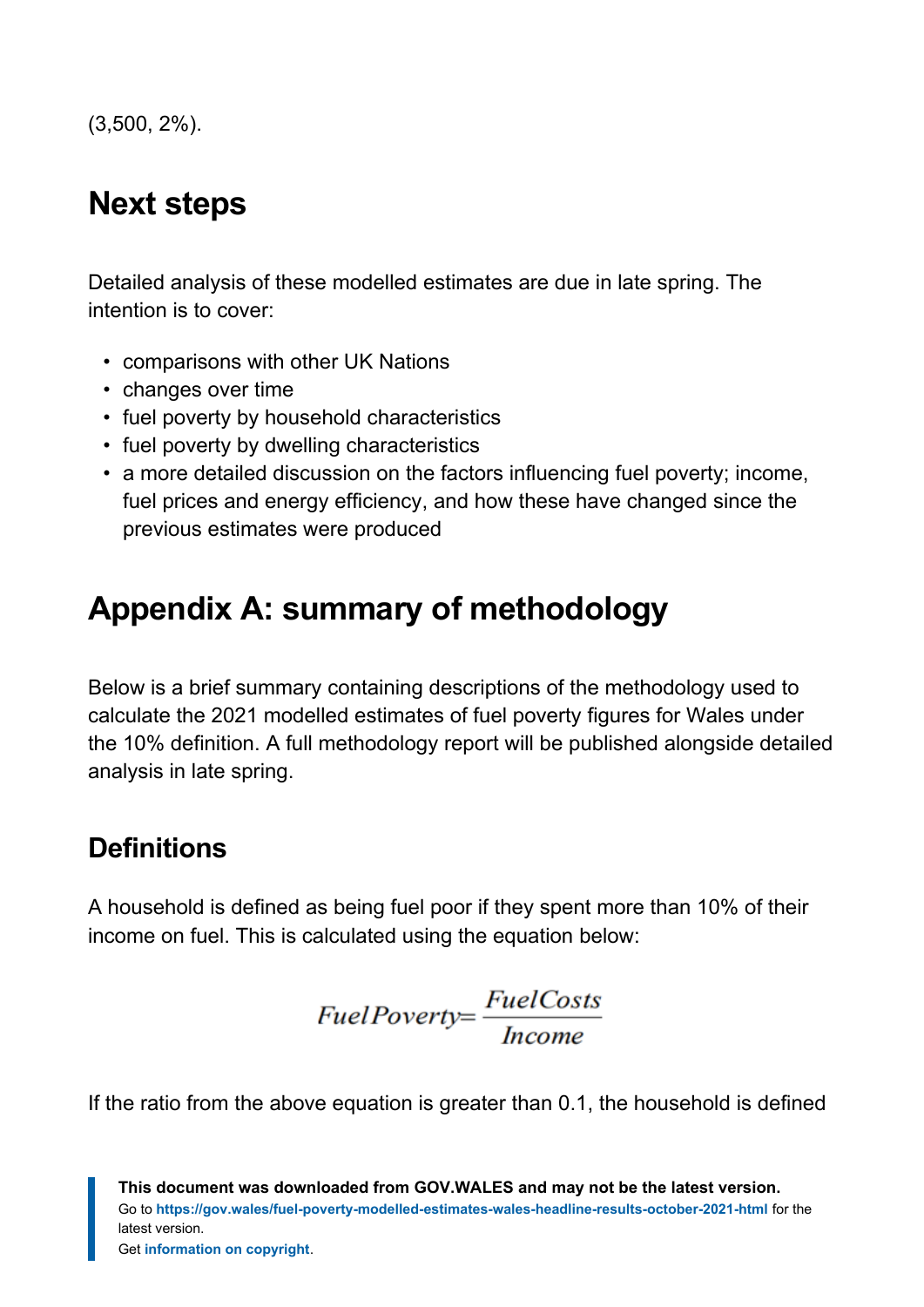as fuel poor. The total fuel costs for a household are modelled using standard heating regimes that consider how much money the household would be required to spend on fuel costs in order to reach the established standards for comfort based on a satisfactory heating regime. A 'Satisfactory heating regime' is 23°C in the living room and 18°C in other rooms, required for 16 hours in a 24-hour period in households with older (a person aged 60 and over) or disabled (a person living with a long-term limiting illness or who is disabled) people. For all other households, 21°C in the living room and 18°C in other rooms is required for nine hours in every 24-hour period on weekdays, and 16 hours in a 24-hour period on weekends.

Any household having to spend more than 20% is defined as being in severe fuel poverty.

A household needing to spend between 8 and 10% is classed as being at risk of fuel poverty (i.e. they are susceptible to relatively small changes in income or energy costs).

## **Calculating the main components of fuel poverty**

There are three main components used to calculate fuel poverty: income, energy prices and energy requirements. Below is a summary of how these components are calculated.

#### **Income**

Two different definitions of income are required.

#### **Basic income**

This is calculated by totalling the personal incomes of everyone in the household (aged 16 and over), plus any benefit or other income source payments that the household receives (from earned income, state benefits and savings etc.) to provide the Primary Benefit Unit (PBU) income. Income from other benefit units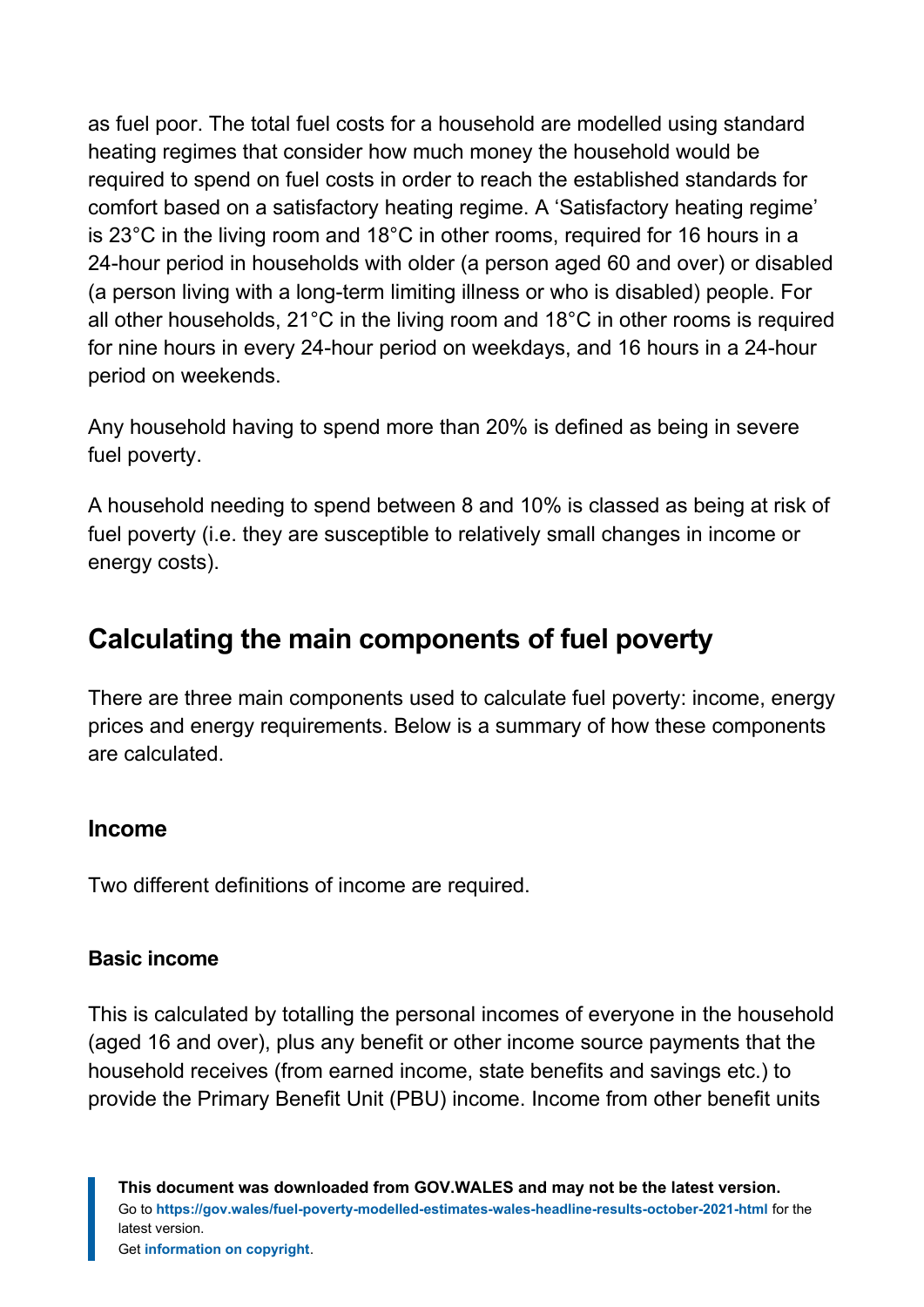and the Winter Fuel Payment (WFP) if applicable is then added to give the 'basic income'.

## **Full income**

This is built upon 'basic income' by the addition of housing related income, including: housing related benefits (HB), Council Tax Benefit (CTB), and the deduction of Council Tax payable. This is the 'Full household income'.

## **Energy prices**

The fuel price element of fuel poverty calculation produces fuel prices which can readily be combined with household energy requirement outputs to produce fuel costs.

The National Survey for Wales collects information of the method of payments of gas and electricity, but does not collect information on the exact tariff or supplier. Department of Business Energy and Industrial Strategy (BEIS) data sources provides gas and electricity 'average unit price' and 'average fixed costs' (standing charges) for energy supply regions across the UK. The combination of data collected by the National Survey for Wales, and the Quarterly Energy Prices[**[footnote 10](#page-11-1)**] publication provided by BEIS are then combined calculate a final fuel price figure. Other data for non-metered fuels is provided from Consumer Price Index (CPI) data, and for a few rare fuels from the Sutherland Tables publication or SAP default values.

## <span id="page-8-0"></span>**Energy requirements**

The amount of fuel required to provide the energy needs of each household is one of the components of fuel poverty and, combined with fuel prices, produces the modelled fuel bill.

Under the fuel poverty definition, the energy required to heat and power a home can be grouped into four categories: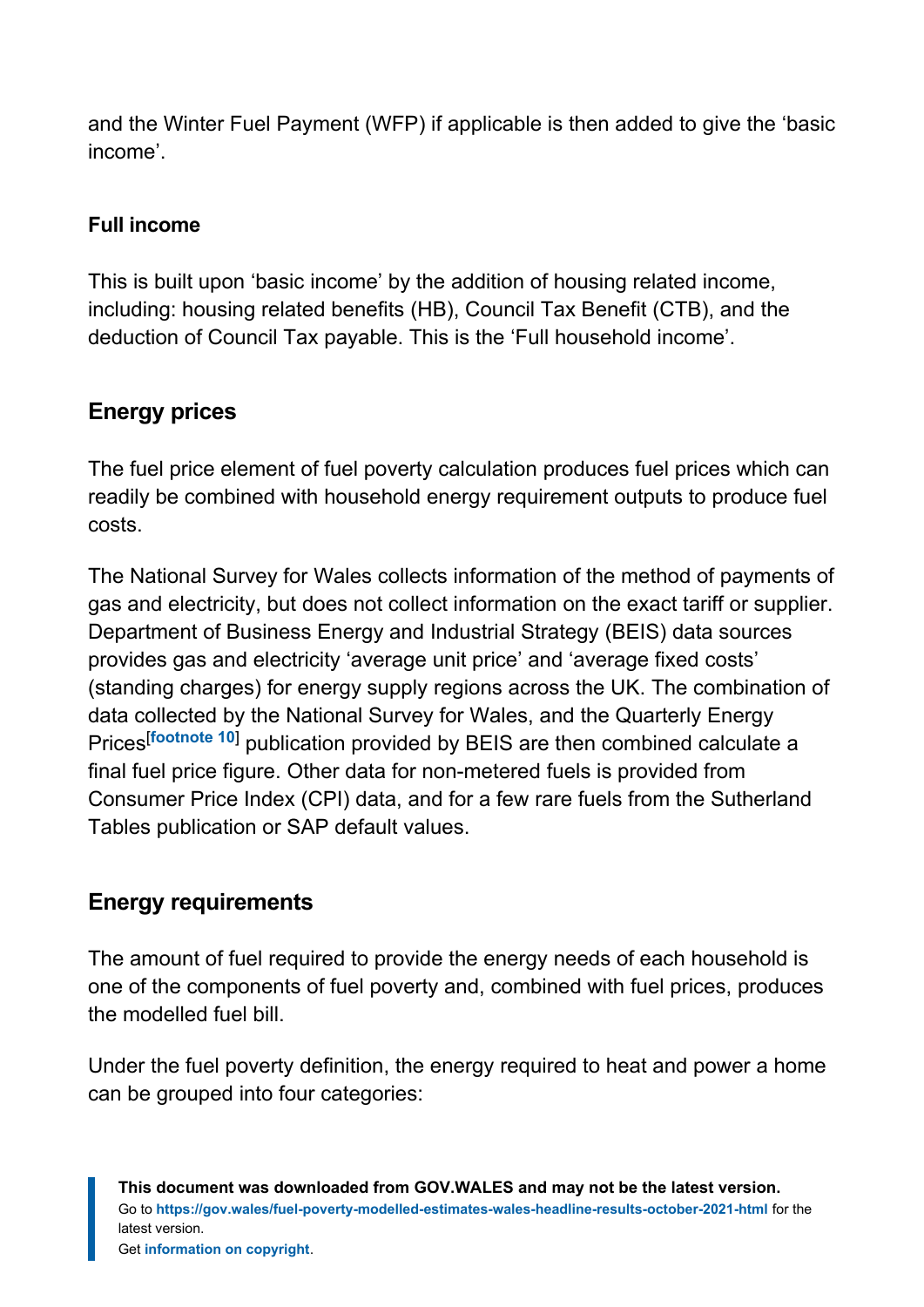- 1. Space heating: Es (GJ)
- 2. Water heating: Ew (GJ)
- 3. Lights and appliances: ELA (GJ)
- 4. Cooking: Ec (GJ)

<span id="page-9-0"></span>The Building Research Establishment Domestic Energy Model (BREDEM) methodology[**[footnote 11](#page-11-2)**] is used to predict the energy requirements of a household where:

Total household energy requirements =  $E_S + E_W + E_{LA} + E_C$ 

Total household energy requirements include space and water heating (to meet defined standards), energy for lights and appliances (including requirements for pumps, fans and electric showers, and energy generated by renewables), and energy for cooking. The amount of energy required to heat a dwelling will depend on the building specification such as insulation levels, heating systems, the geographical location of the dwelling, and construction type. A household's demand for energy will depend on the number of people within the household and the lifestyle and habits of these individuals. Information from the National Survey for Wales and the Welsh Housing Conditions Survey are used to provide details about both dwellings and households. Reduced Data SAP (RdSAP) assumptions are used to deal with missing data and can be found in the SAP procedure document<sup>[[footnote 12](#page-11-3)]</sup>. It should be noted that the figures now incorporate the revised U-values as published in RdSAP v9.93.

<span id="page-9-1"></span>Data on the occupancy characteristics, and region, are provided by the National Survey for Wales. The Welsh Housing Conditions Survey then provides information about the physical characteristics of the home, which are used to inform the modelling of household energy use for fuel poverty, including:

- detailed information about the dimensions
- dwelling type and age
- heating and hot water systems
- dwelling fabric and exposure/shading
- energy efficiency measures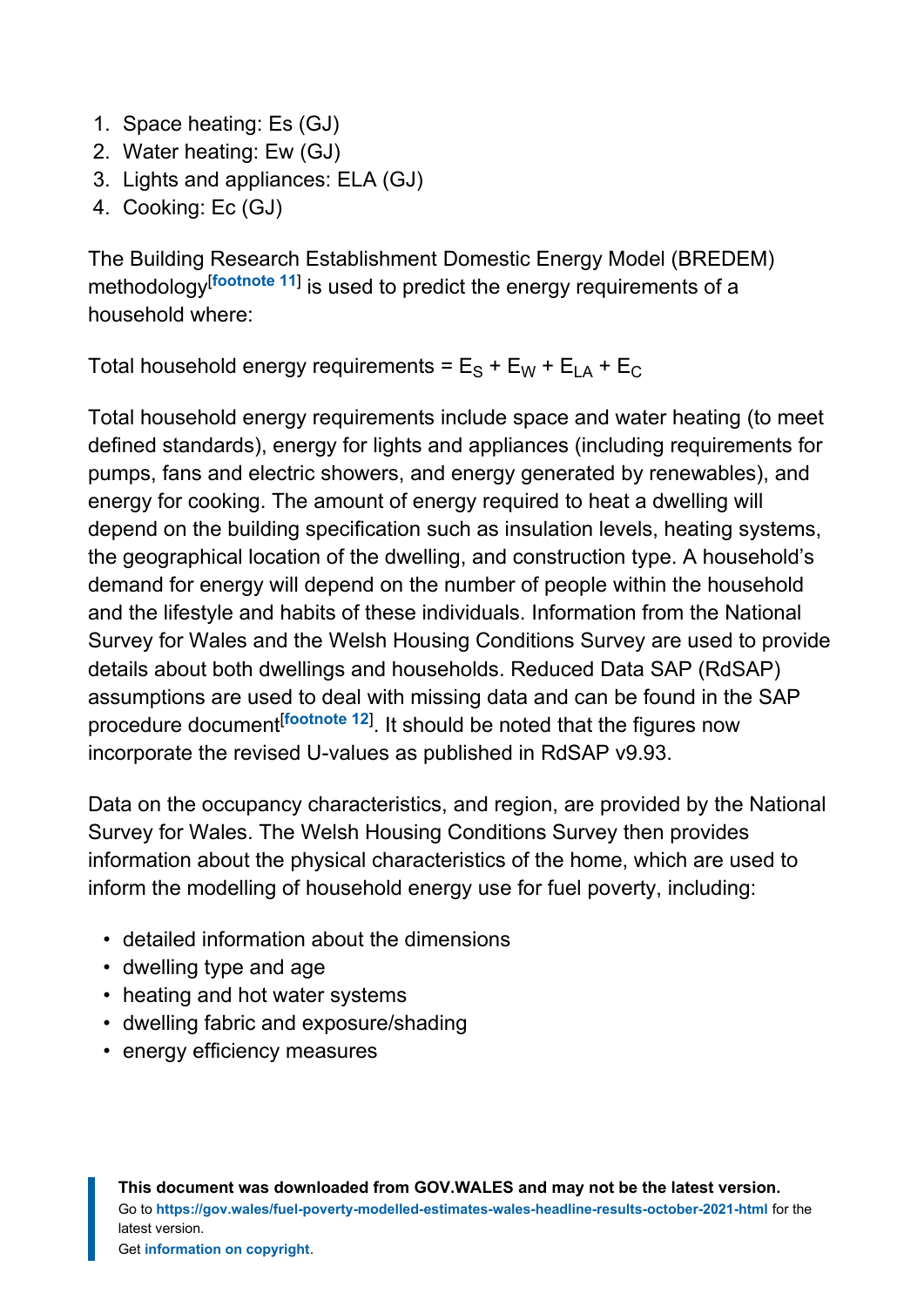## <span id="page-10-0"></span>**Footnotes**

<span id="page-10-1"></span>[**[1](#page-2-3)**] Based on trends from previous Welsh Housing Condition Surveys, data from the English Housing Survey, solar PV deployment data, and information on UK Government schemes such as ECO and the Renewable Heat Incentive.

<span id="page-10-2"></span>[**[2](#page-2-4)**] See Appendix A of **[Fuel poverty estimates for Wales: 2018](https://gov.wales/fuel-poverty-estimates-wales-2018)**.

<span id="page-10-3"></span>[**[3](#page-3-1)**] A 'Satisfactory heating regime' is 23°C in the living room and 18°C in other rooms, required for 16 hours in a 24-hour period in households with older (a person aged 60 and over) or disabled (a person living with a long-term limiting illness or who is disabled) people. For all other households, 21°C in the living room and 18°C in other rooms is required for nine hours in every 24-hour period on weekdays, and 16 hours in a 24-hour period on weekends. **[Tackling fuel](https://gov.wales/tackling-fuel-poverty-2021-2035) [poverty 2021 to 2035](https://gov.wales/tackling-fuel-poverty-2021-2035)**

<span id="page-10-4"></span>[**[4](#page-3-2)**] **[Households below average income \(HBAI\) statistics \(UK Government\)](https://www.gov.uk/government/collections/households-below-average-income-hbai--2)**. A household is said to be in relative low income if their net equivalised household income is below a threshold set at 60% of the average (median) UK household income.

<span id="page-10-5"></span>[**[5](#page-4-2)**] Weighted estimates of employee's who were often or always working at home (variable 'wah') were calculated from the baseline pre-COVID point in January/February 2020, and then again in September 2021. **[COVID-19](https://www.understandingsociety.ac.uk/topic/covid-19) [\(Understanding Society\)](https://www.understandingsociety.ac.uk/topic/covid-19)**

<span id="page-10-6"></span>[**[6](#page-4-3)**] **[Price cap to increase by £693 from April \(Ofgem\)](https://www.ofgem.gov.uk/publications/price-cap-increase-ps693-april)**

<span id="page-10-7"></span>[**[7](#page-5-0)**] **[Default tariff cap level: 1 April 2022 to 30 September 2022 \(Ofgem\)](https://www.ofgem.gov.uk/publications/default-tariff-cap-level-1-april-2022-30-september-2022)**

<span id="page-10-8"></span>[**[8](#page-5-1)**] **[Green Book supplementary guidance: valuation of energy use and](https://www.gov.uk/government/publications/valuation-of-energy-use-and-greenhouse-gas-emissions-for-appraisal) [greenhouse gas emissions for appraisal \(Department for Business, Energy](https://www.gov.uk/government/publications/valuation-of-energy-use-and-greenhouse-gas-emissions-for-appraisal) [& Industrial Strategy\)](https://www.gov.uk/government/publications/valuation-of-energy-use-and-greenhouse-gas-emissions-for-appraisal)**

<span id="page-10-9"></span>[**[9](#page-5-2)**] Ofgem estimates that 22 million households (8 in 10 households) in the UK are on a supplier's standard 'default' tariff which are protected by the energy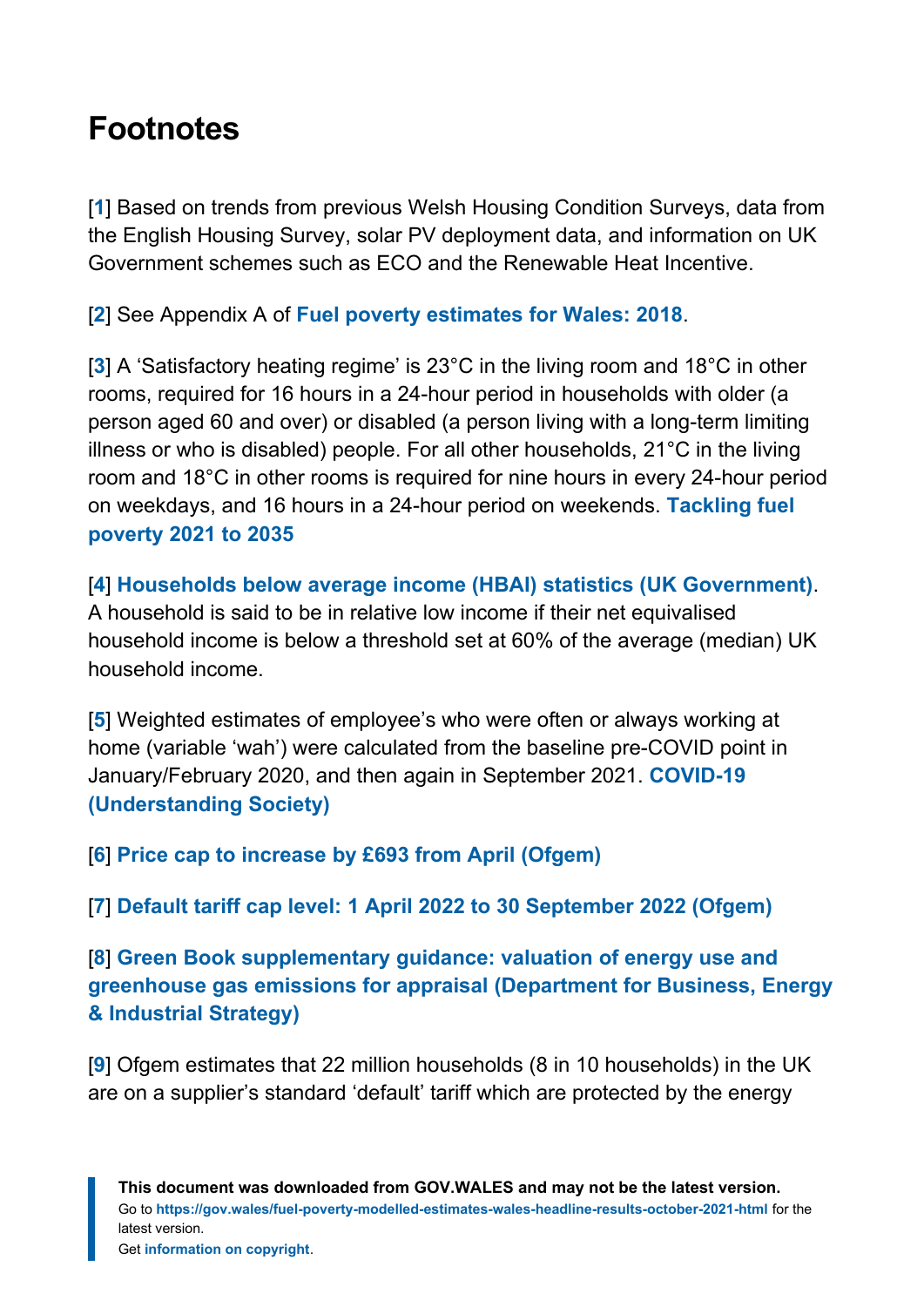price cap and therefore will be affected by the price cap rise. **[Check if the](https://www.ofgem.gov.uk/information-consumers/energy-advice-households/check-if-energy-price-cap-affects-you) [energy price cap affects you \(Ofgem\)](https://www.ofgem.gov.uk/information-consumers/energy-advice-households/check-if-energy-price-cap-affects-you)**

<span id="page-11-1"></span>[**[10](#page-8-0)**] The metered fuel price data used in the fuel poverty calculations are derived from the BEIS quarterly energy prices, in tables QEP 2.2.4 and QEP 2.3.4

<span id="page-11-2"></span>[**[11](#page-9-0)**] The BREDEM methodology used is described in Henderson J, Hart J, BREDEM 2012 A technical description of the BRE Domestic Energy Model, v1.1, January 2015.

<span id="page-11-3"></span>[**[12](#page-9-1)**] BRE 2017. Appendix S: Reduced Data SAP for existing dwellings, RdSAP 2012 v9.93.

## <span id="page-11-0"></span>**Contact details**

Statistician: Gowan Watkins Telephone: 0300 025 6340 Email: **[stats.housingconditions@gov.wales](mailto:stats.housingconditions@gov.wales)**

Media: 0300 025 8099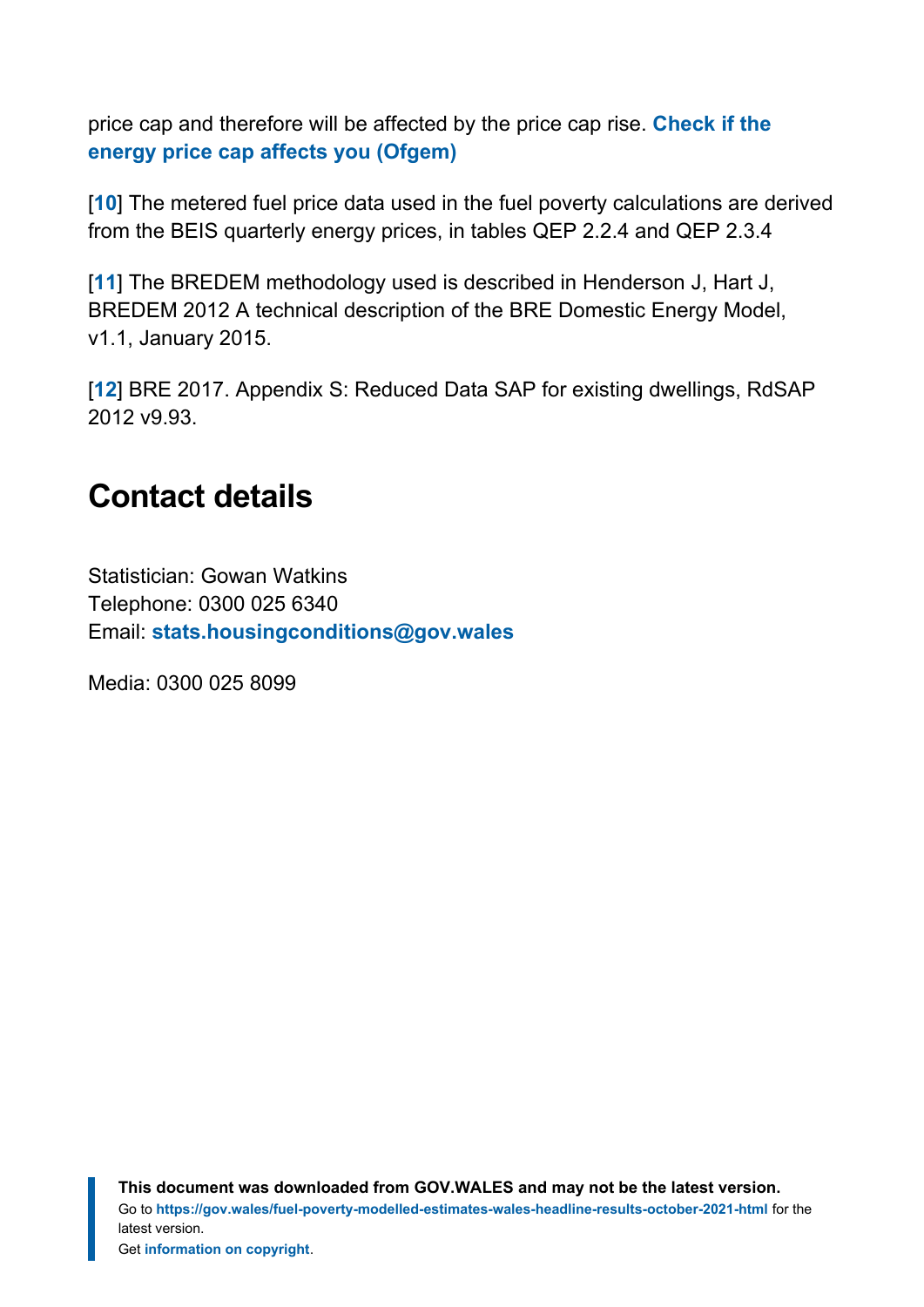## **About this document**

This document is a copy of the web page **[Fuel poverty modelled estimates](https://gov.wales/fuel-poverty-modelled-estimates-wales-headline-results-october-2021-html) [for Wales \(headline results\): as at October 2021](https://gov.wales/fuel-poverty-modelled-estimates-wales-headline-results-october-2021-html)** downloaded.

Go to **[https://gov.wales/fuel-poverty-modelled-estimates-wales-headline](https://gov.wales/fuel-poverty-modelled-estimates-wales-headline-results-october-2021-html)[results-october-2021-html](https://gov.wales/fuel-poverty-modelled-estimates-wales-headline-results-october-2021-html)** for the latest version.

This document may not be fully accessible, for more information refer to our **[accessibility statement](https://gov.wales/accessibility-statement-govwales)**.

Get **[information on copyright](https://gov.wales/copyright-statement)**.